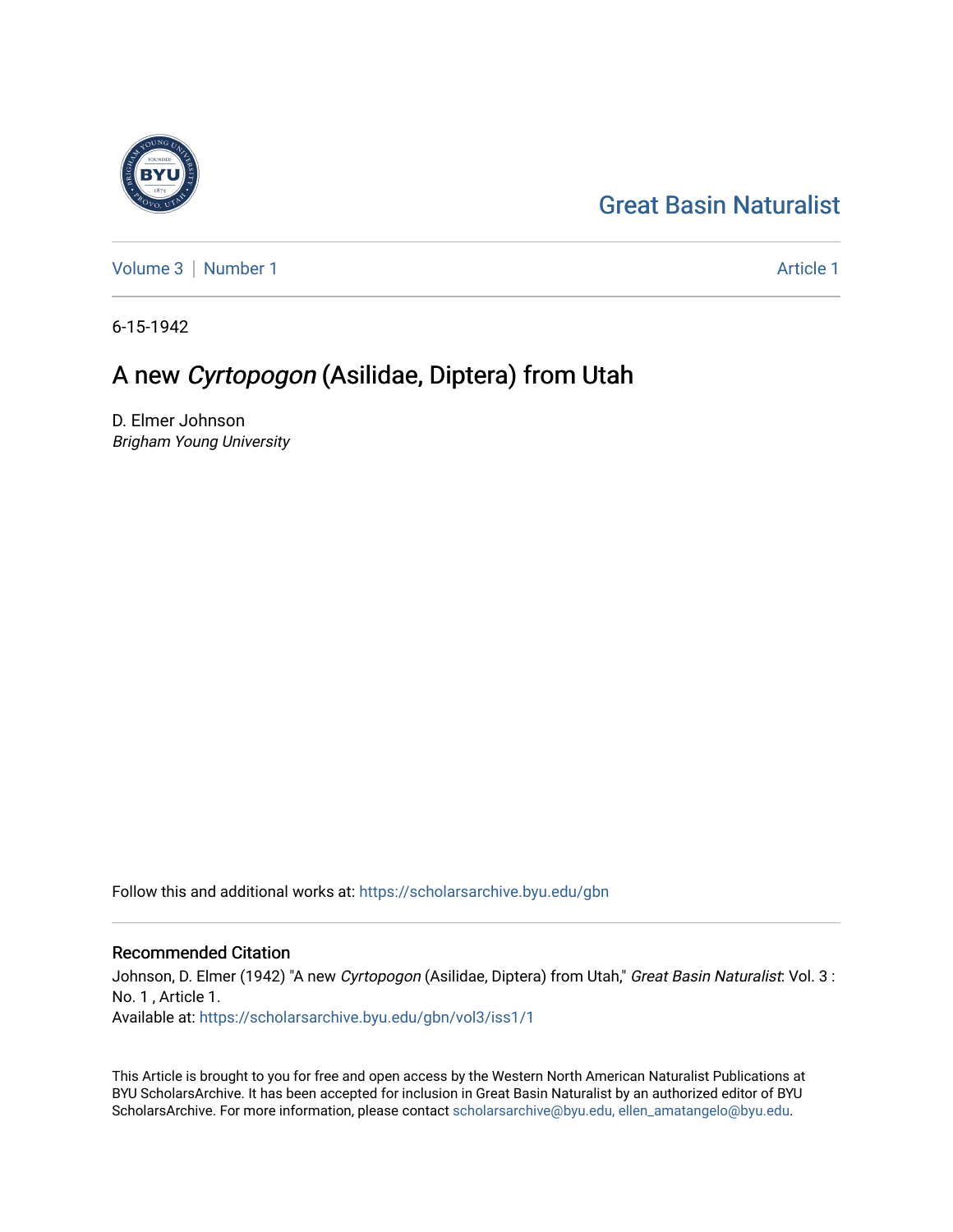# The Great Basin Naturalist

PUBLISHED BY THE

Department of Zoology and Entomology Brigham Young University, Provo, Utah

### VOLUME III JUNE 15, 1942 No. 1

#### A NEW CYRTOPOGON (ASILIDAE. DIPTERA) FROM UTAH<sup>(1)</sup>

 $79.665$ 

D. ELMER JOHNSON Lava Hot Springs, Idaho



Cyrtopogon albifacies Johnson, new species

Black ; mystax white ; mesonotal disc gray pilose ; tarsi of male long, slender, last joint flattened, pollinose crossband entire on first abdominal segment. Length <sup>15</sup> mm.

MALE: Facial gibbosity white pollinose; mystax solid white; two basal antennal segments black, faintly white pollinose, hairs mostly white, but several black ones on second segment ; second segment two-thirds as long as first ; third segment missing, hairs of front black, tuft of white ones on ocellar tubercle ; the front is pollinose, but is greased ; orbits broadly bordered above, behind, and be low with black hair, hair posterior to this is luteus; palpi black, black haired. Prothorax gray pollinose, white haired. Mesonotal disc shining black, gray polli nose, markings are obscure ; hairs moderately abundant, gray ; patch of long, slender, black hairs on mesopleurae, a few white ones on the metasternum. Pleurae gray pollinose ; trichostical pile mixed black and white. Scutellum gray pollinose, flat. Wings gray hyaline, veins dark brown. Halters, knob yellow, stalk black. Femura black, long white pilose, a few black hairs apically ; tibiae black, fore and middle ones very narrowly tipped with reddish ; pile and bristles of middle and hind pairs dark brown to black; bristles and forsal pile of fore tibiae black, long white pile ventrally ; middle and hind tarsi black, with black bristles, pads golden brown ; fore tarsi clear honey yellow, long slender, last segment very long, slender, flattened ; long white pile ventrally on metatarus, bristles long, slender, black, claws black, pulvilli dark; claws of middle and hind tarsi slightly reddish basally ; pulvilli and empodia yellow. Abdomen shining black, white pollinose cross-bands on posterior rnargins or segments <sup>1</sup>—6, interrupted on sixth segment only ; moderately long grayish white pile on sides of first segment, rest of abdomen witli short black pile, long on sides of segments two and three ; genitalia black, pile mixed dark and light.

Female: Front scantily gray pollinose; one or two black hairs in upper mystax. Hair of ocellar tubercle black. Antennae black, third joint broadest two-thirds of the distance from the base, style hair as long as third segment.

<sup>(1)</sup> Contribution No. 98 from the Department of Zoologv' and Entomology, Brigham Young University.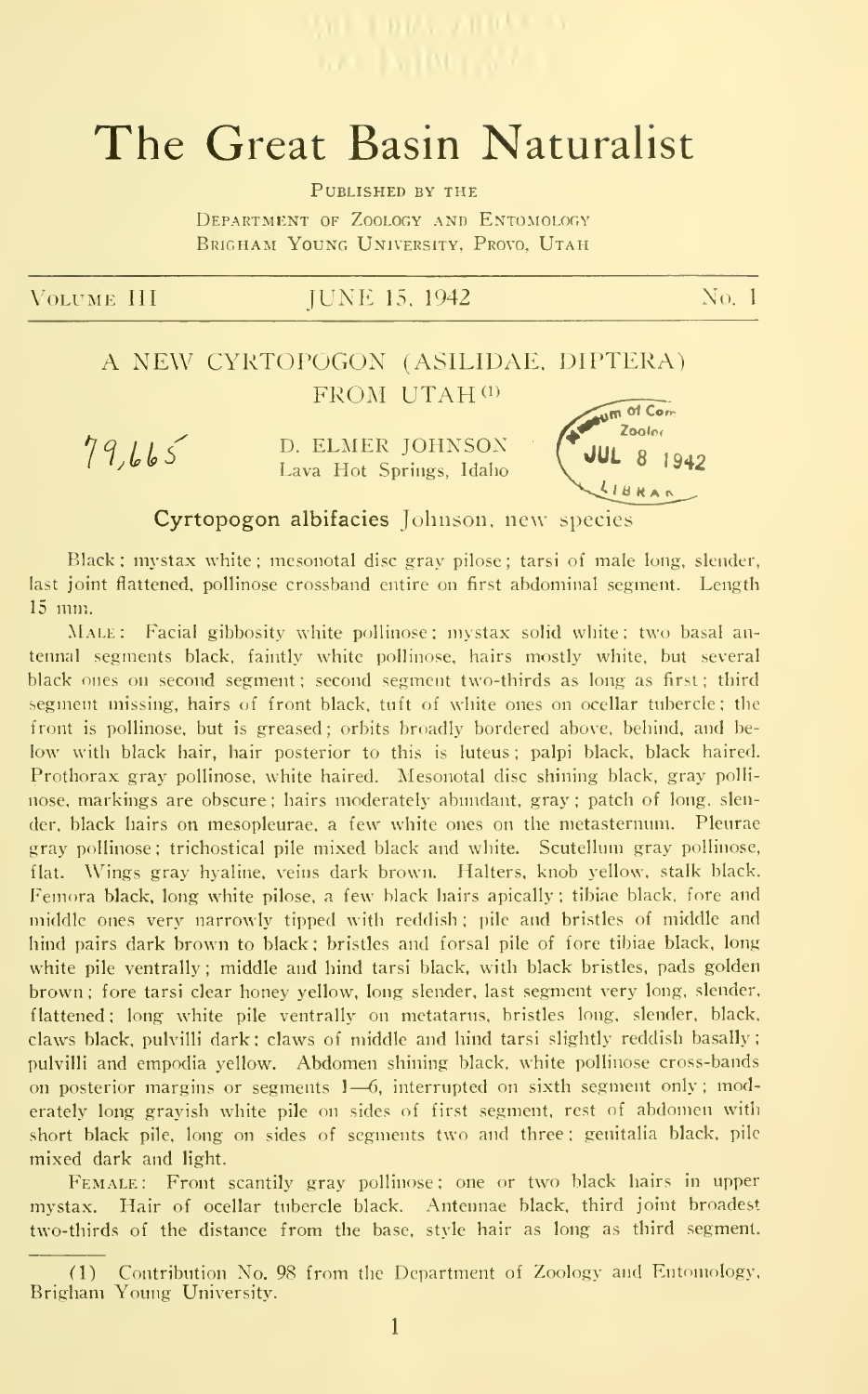Pile of thoracic dorsum shorter, less abundant; geminate strips more pronounced, brownish. Light hairs of abdomen extend into second segment, more yellowish than in male. Cross-bands on segments 1—5 ; genital spines dark red.

This species is nearest cvidens O. S., but differs in the obscureness of the markings on the thoracic dorsum, has gray pollen instead of brownish, and ha; white mystax instead of black.

Type Locality: Glacier Lake, Mt. Timpanogos, Utah. Elevation 10,600 feet. The holotype is a  $\delta$  and was collected by Vasco M. Tanner in August, 1928. The allotype and one paratype are  $22$  and were collected at the same locality in July, 1935, by Edwin T. Vest. All three specimens are in the entomological collection of the Brigham Young University. Dr. D. E. Hardy collected a female at the type locality on August 15, 1936, which has been designated as a paratype. This specimen is now in the S. W. Bromley Collection.

The following supplementary material was furnished by Dr. D. Elmo Hardy, after studying the holotype and allotype specimens.<sup>(2)</sup>

"This species is more closely related to C. planitarsus Wilcox and Martin, the males may be distinguished by the following characters: The mystax is entirely white haired with no vertical line of black hairs in the middle. The ocellar tubercle entirely white haired instead of black; the lateral tufts of long white hairs extend over the inner margins of the eyes. Mesonotum chiefly subopaque, the shining black of the ground color is largely obscured by rather thick gray pollen (the specimen has been degreased since Johnson wrote the original description) ; mesonotal markings gray pollinose not golden brown as in  $C$ . *planitarsus*. The hairs of mesonotum and scutellum white with a few darker hairs intermixed on posterior margin of scutellum; instead of entirely black as in the related species. One distinct, black, notopleural bristle on each side and three or more brownish yellow to black bristles present on the posterior calli ; the original description of planitarsus states that there are no definite bristles on the thorax. The mesopleurae of *albifacies* are subshining instead of shining black and the hypopleurae (as interpreted in the Asilidae) have just a few dark hairs scattered through the white, not having brownish hairs above and yellowish below. The front tibiae have a dense mat of long white pile extending their entire length below, not with a dense fringe of black bristles and hairs.

<sup>(2)</sup> This species was described in 1936 by Mr. Johnson in "A Further Study of Utah<br>Asilidae," a Master's thesis, submitted to the department of zoology and entomology of<br>Brigham Young University. Since this description has